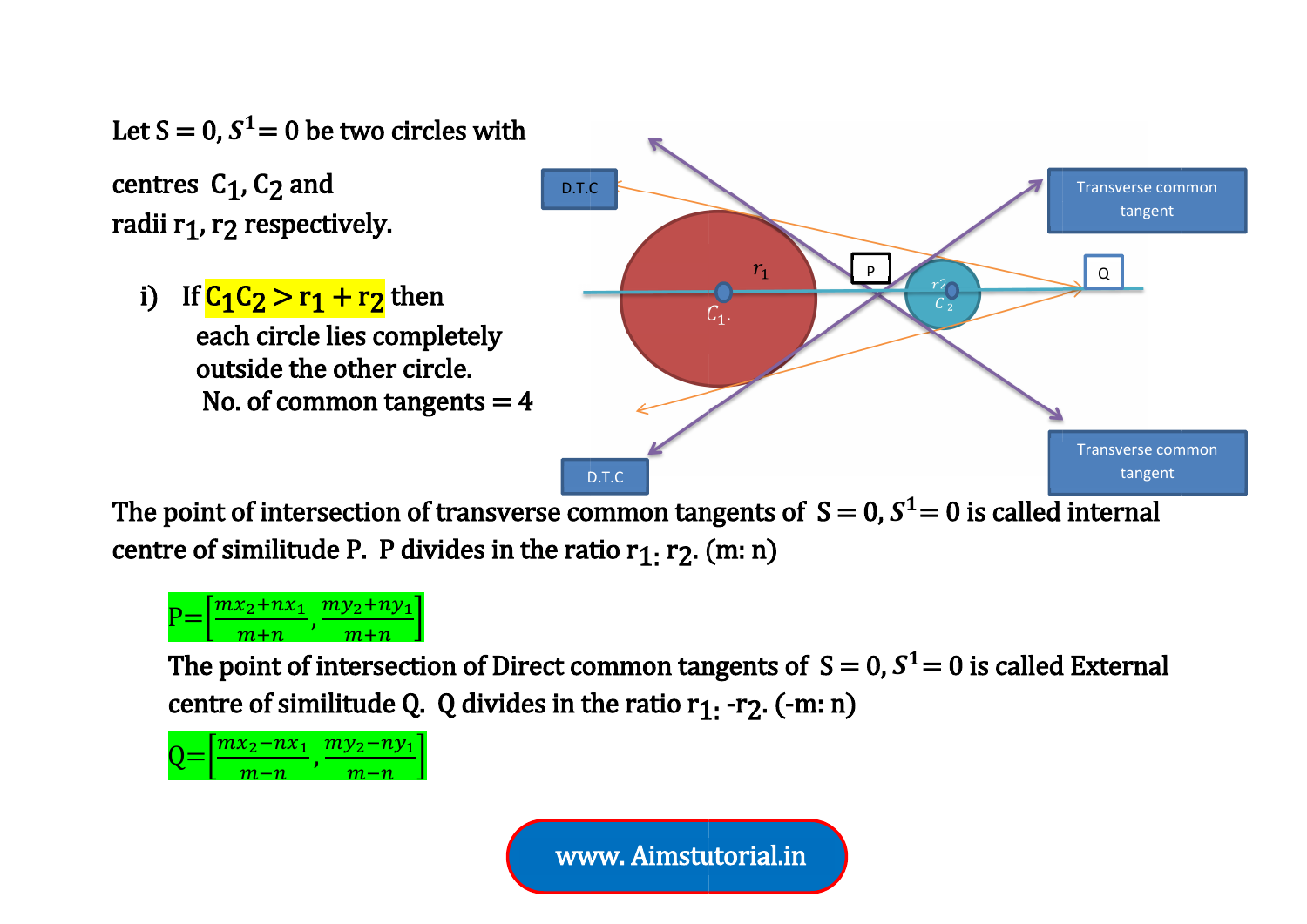

www. www. Aimstutorial.in Aimstutorial.in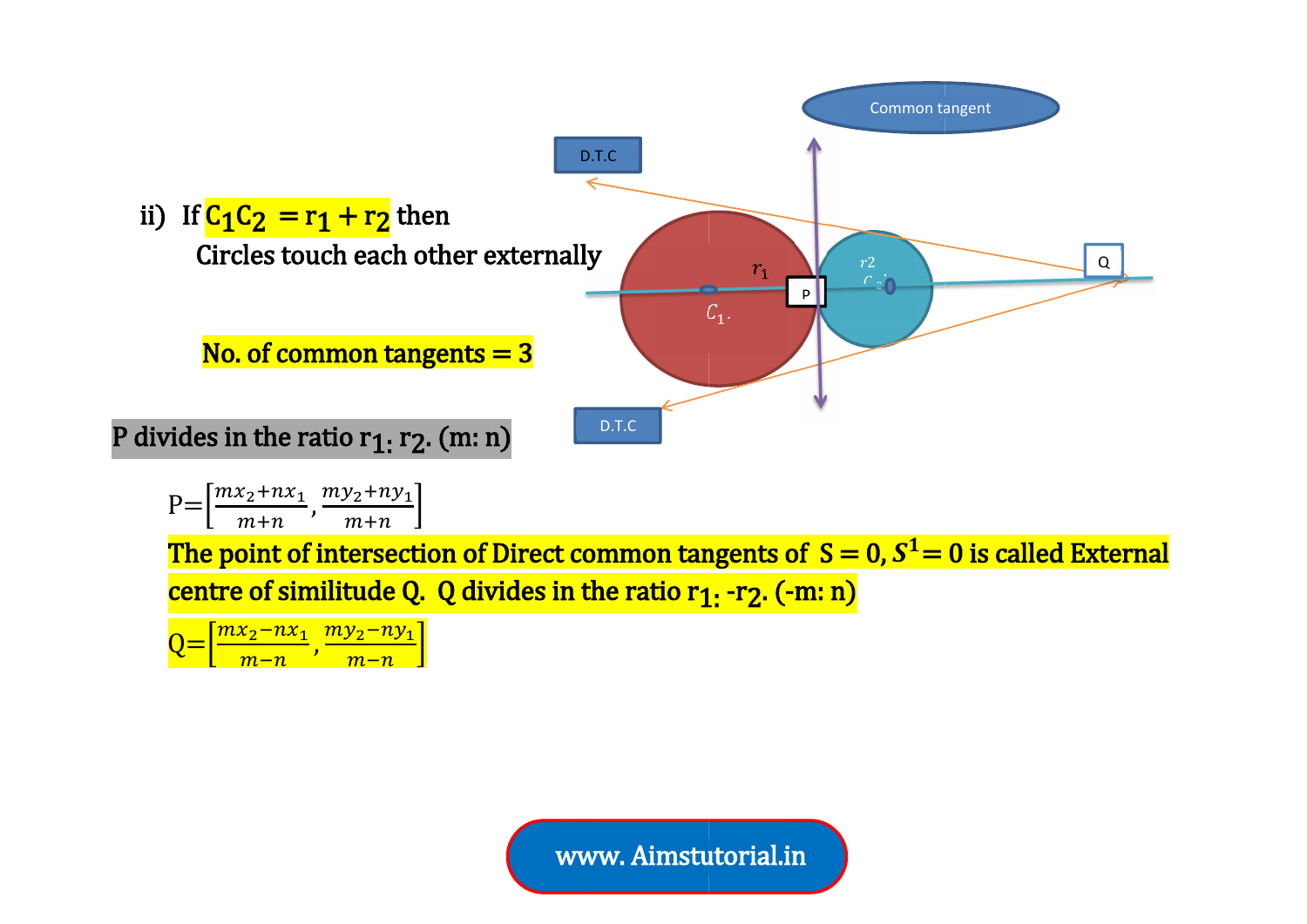![](_page_2_Figure_0.jpeg)

The point of intersection of Direct common tangents of  $\,S=0$ ,  $S^1\!=0$  is called External centre of similitude Q. Q divides in the ratio  $r_1$ . -r<sub>2</sub>. (- m: n)

![](_page_2_Picture_2.jpeg)

www. Aimstutorial.in